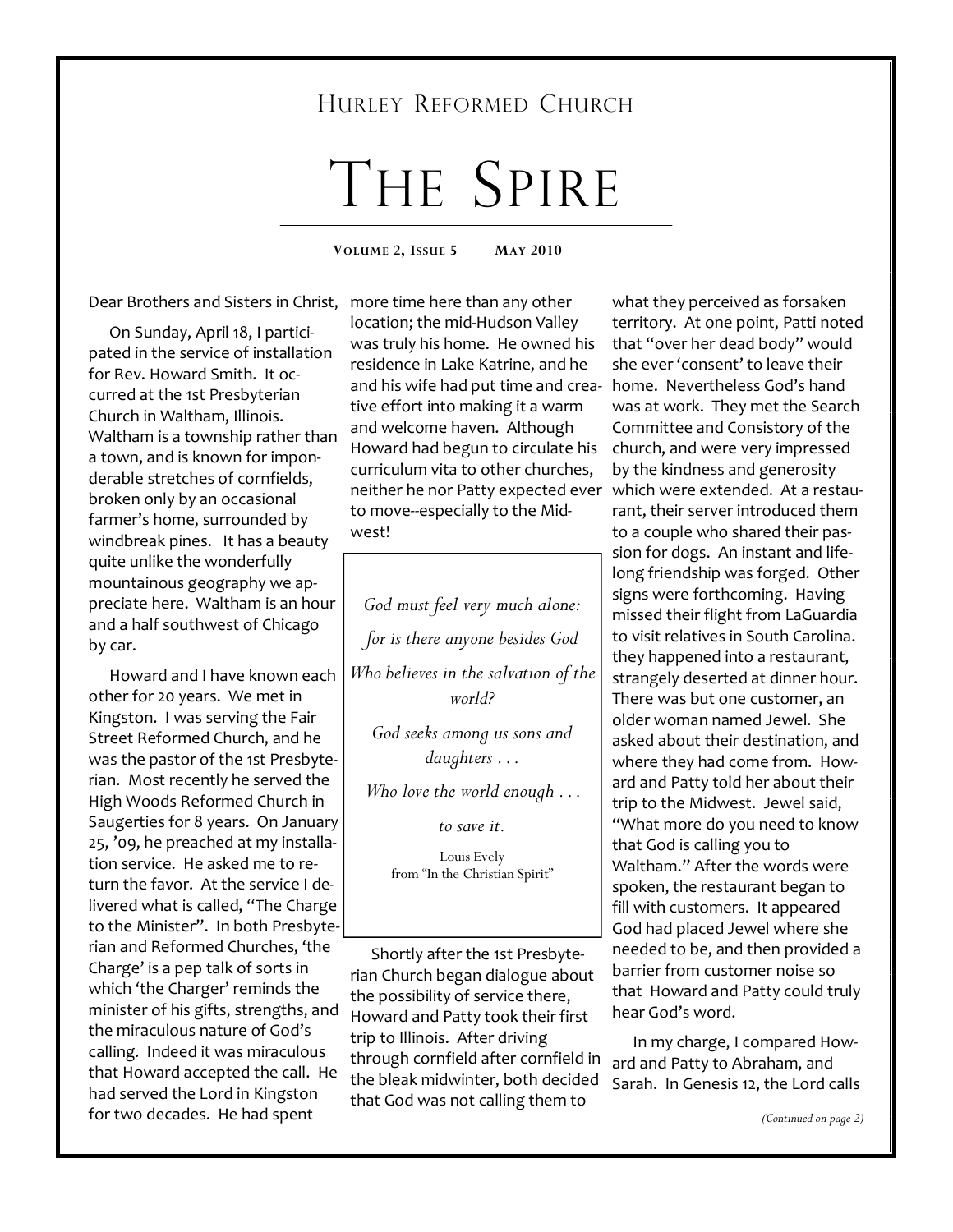#### VOLUME 2, ISSUE 5 PAGE 2

#### *(Continued from page 1)*

the couple to leave the safety of their home in Haran in order to journey through the wilderness to a promised land. What Genesis doesn't describe are the bouts of indecision and fear which, I believe, Abraham and Sarah must have experienced. How difficult for them to leave all that had become familiar and joyful. Add the fact that Abraham was 75 when he heard God's urging, and you under-response is simply to follow. stand how gut wrenching the

thought of saying good-bye must have been. As a clinician I understand that a geographical move is one of the greatest stressors folks can face, exceeded only by job loss, familial death, and divorce. In Great Dane Chester, and Black Lab witnessing Howard and Patty's wrestling with call, I could fill in the animals too are experiencing new emotional gaps of Abraham and Sarah. At the end of my charge, I affirmed that listening to God's voice trumps all perceived obstacles. When the King summons, our

 Howard and Patty have never been happier. Waltham is big sky country, and you can see fully God's canopy in the evening, salted with stars. Their two dogs, Gracie can walk for miles. Thus the joy. And the church has already begun to grow and thrive. Thanks be to God for moving us where we need to be.

In Christ's service,

Dr. Bob

#### *Mission Committee*

Our mission project for April was the Flatbush Re-

formed Church to assist them in their painting and work projects around the church. Thanks to your generosity we collected \$387 in our "mission envelopes."



 Our Mission for May is the Ulster County Chapter of the American Red Cross. During floods, fires and other local emergencies they are there to feed, clothe, and provide shelter. Let's be there for them with a contribution using your Mission Envelope.

Thank you for your continued generosity.

Linda Dux, Mission Chair

#### *Women's Guild*

 Our annual Easter Egg Hunt was held in Schadewald Hall on 3/28/10. Kids of all ages had a great time. A few of



the younger kids brought their own Easter baskets to fill. We loved watching them collect their eggs as cards to our collegians who have much as they loved collecting them. Thank you to Anne Glass for chairing this event.

 The kitchen is better organized thanks to Natalie Woodard, Shirley Burns, and Russ Glass. Unused items were removed. We now have more space in the cabinets;

they are labeled and have new shelf paper. We thank them for all of their hard work!

 Ladies Hat Day was held on April 18. The sanctuary was dotted with an array of hats. It was a great conversation starter. We will be doing this again next year so if you missed out this time you can join us after worship in the Dutch Room. in the future.

 Ellen Richards has been sending moved away from home to let them know they aren't far from our hearts and we are thinking of them. If you would like us to send your child a card, please give the address to Ellen.

 A pot luck luncheon will be held right after church on May 16.

Please mark your calendars. We hope you will be able to join us for a wonderful and appetizing luncheon. Reservations begin May 2nd.

 We invite all women of the church to be a part of the Women's Guild. You don't have to be a member of the church. Meetings are So, come and see what we are all about!

Blessings, Sandy Emrich-President

*Women's Guild Calendar of Events*  5/16/10 Pot Luck Luncheon 6/6/10 Golf Tournament & Plant Swap 7/10/10 Bake Sale, Grandma's Garrett & Quilt Raffle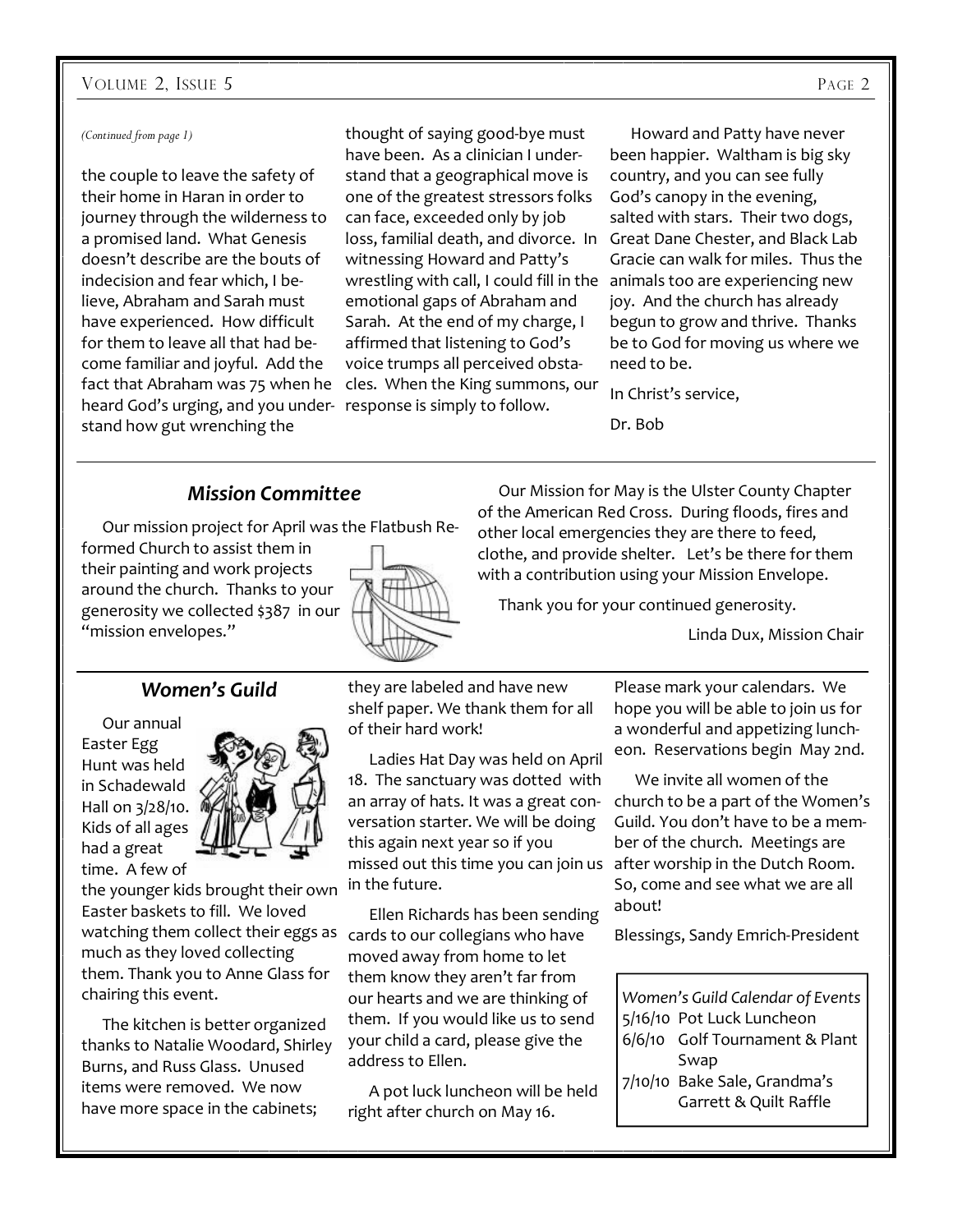| S<br>K<br>C                                                                                                                                                                                                                        |                                                                     | Е<br>Y                                                                                                                                                                                                                               | G | А                                                              | R                                                                                                                          | D                                                                                                                                                                 | Е | N | S                                                                                                                                                                            |
|------------------------------------------------------------------------------------------------------------------------------------------------------------------------------------------------------------------------------------|---------------------------------------------------------------------|--------------------------------------------------------------------------------------------------------------------------------------------------------------------------------------------------------------------------------------|---|----------------------------------------------------------------|----------------------------------------------------------------------------------------------------------------------------|-------------------------------------------------------------------------------------------------------------------------------------------------------------------|---|---|------------------------------------------------------------------------------------------------------------------------------------------------------------------------------|
|                                                                                                                                                                                                                                    |                                                                     | FOR MORE INFORMATION<br>ON THE COLUMBARIUM<br>God's delicate flowers have blossomed in their magical colors.<br>PLEASE CONTACT ANY OF<br>THE COMMITTEE MEMBERS.<br>God's precious bees and birds are singing their grand symphonies. |   |                                                                |                                                                                                                            |                                                                                                                                                                   |   |   |                                                                                                                                                                              |
|                                                                                                                                                                                                                                    |                                                                     | God's warm sun is hugging us like the comfort of a mother's arms.                                                                                                                                                                    |   |                                                                |                                                                                                                            | LISA LONGTO (331-1438)<br><b>CHAIRPERSON</b>                                                                                                                      |   |   |                                                                                                                                                                              |
|                                                                                                                                                                                                                                    |                                                                     | God's people are blessed with power and new strength, it's Spring!                                                                                                                                                                   |   |                                                                |                                                                                                                            | JIM PIRRO (383-0079)<br><b>TREASURER</b>                                                                                                                          |   |   |                                                                                                                                                                              |
| The committee is working on our next phase of beautification. We have                                                                                                                                                              |                                                                     |                                                                                                                                                                                                                                      |   |                                                                |                                                                                                                            | <b>JERRY FINK (246-6567)</b><br><b>SECRETARY</b>                                                                                                                  |   |   |                                                                                                                                                                              |
|                                                                                                                                                                                                                                    |                                                                     | many approvals to attain and then we will be able to share the plans                                                                                                                                                                 |   |                                                                |                                                                                                                            | ESTHER STICKLEY (331-2919)                                                                                                                                        |   |   |                                                                                                                                                                              |
| with everyone. Anyone interested in gardening, please contact us!                                                                                                                                                                  |                                                                     |                                                                                                                                                                                                                                      |   |                                                                |                                                                                                                            | DIANA CLINE (338-7276)<br><b>CONSISTORY LIAISON</b>                                                                                                               |   |   |                                                                                                                                                                              |
| A SACRED PLACE OF BEAUTY AND CONTEMPLATION. (LOCATED ON THE SOUTH LAWN OF THE CHURCH)                                                                                                                                              |                                                                     |                                                                                                                                                                                                                                      |   |                                                                |                                                                                                                            |                                                                                                                                                                   |   |   |                                                                                                                                                                              |
| <b>Birthdays</b><br>Cole Jordan<br>May 1, '96<br>2, '96<br>Ashby Johnson<br>2, '96<br>Mikayla Mellin<br>Victoria LaFiandra<br>5, '99<br>5, '05<br>Jonathan Helsley<br>15, '05<br>Kathleen Hutton<br>21, '99<br><b>Taylor Robey</b> |                                                                     | Charles Jansen<br><b>Wesley Drake</b><br>Barbara Hornbeck<br>May Kowalenko<br>Kathleen Mayfield<br>Les Frost<br><b>Ruth Harkin</b><br>Dave Baker<br><b>Gilbert Richter</b><br>Linda Shook                                            |   | 11<br>14<br>14<br>15<br>15<br>16<br>16<br>22<br>22<br>26<br>26 |                                                                                                                            | Jean & Kevin Quenzer<br>Wayne & Karen Waligurski<br><b>Christine &amp; Bill Henning</b><br>Virgil & Cathy Winnie<br>Donna & Peter Harder<br>Rich & Angie Rockwell |   |   | 17<br>20<br>22<br>22<br>30<br>June 4                                                                                                                                         |
| Ricki Maggiore<br>27, '94<br>Mackenzie Schoonmaker 28, '99<br><b>Terry Conlin</b>                                                                                                                                                  | $\overline{2}$                                                      | <b>Esther Peters</b><br>28<br><b>Brian Donnelly</b><br>29<br><b>Mark Cranfield</b><br>30<br>Jerry Wyncoop<br>Debbie Seche<br>31                                                                                                      |   |                                                                | <b>Prayer Chain</b><br>1. The Prayer Chain wishes to wel-<br>come two new members. They are<br>Diana Cline and Sandi Greg- |                                                                                                                                                                   |   |   |                                                                                                                                                                              |
|                                                                                                                                                                                                                                    |                                                                     |                                                                                                                                                                                                                                      |   |                                                                |                                                                                                                            |                                                                                                                                                                   |   |   |                                                                                                                                                                              |
|                                                                                                                                                                                                                                    |                                                                     | <b>Julie Lasher</b><br>Gordon Kent<br>Julie Johnson<br>Su Wonderly                                                                                                                                                                   |   | June 6, '01<br>1<br>$\overline{2}$                             |                                                                                                                            | ory. Thank you, ladies.<br>once again to thank our church<br>family for all the loving thoughts                                                                   |   |   | 2. Neil and I wish to take this time                                                                                                                                         |
| Kristen Helm                                                                                                                                                                                                                       | 2                                                                   | <b>Anniversaries</b>                                                                                                                                                                                                                 |   |                                                                |                                                                                                                            |                                                                                                                                                                   |   |   | and prayers we've received during<br>this last bout with cancer. We are                                                                                                      |
| <b>Neil Zuill</b><br>Lori Baker<br>Faye McLane Jansen<br><b>Gil Hoppenstedt</b><br><b>Kathy Burns</b><br>Ross Johnson<br>Elizabeth Wilson<br><b>Isabel Mizel</b><br><b>Dolores McGoldrick</b>                                      | $\overline{2}$<br>3<br>4<br>4<br>4<br>5<br>$\overline{7}$<br>8<br>8 | Jim & Sheila Craven<br>Glenn & Debbie Decker<br>Kathy & Bob Pfeiffer<br>Gay & Chuck Gravina<br>Christa & Terry Conlin<br>Marilyn & John More<br>Alice & Frank Presti<br>Mary & Don Kent                                              |   | May 5<br>6<br>6<br>9<br>9<br>9<br>10<br>12                     |                                                                                                                            | blessed to know that no matter<br>prayer warriors who are there<br>tion is a bit slower this time, but                                                            |   |   | how many times this ugly disease<br>surfaces, there is no slacking off of<br>when they are needed. Recupera-<br>we are hopeful this too shall pass.<br>With grateful hearts, |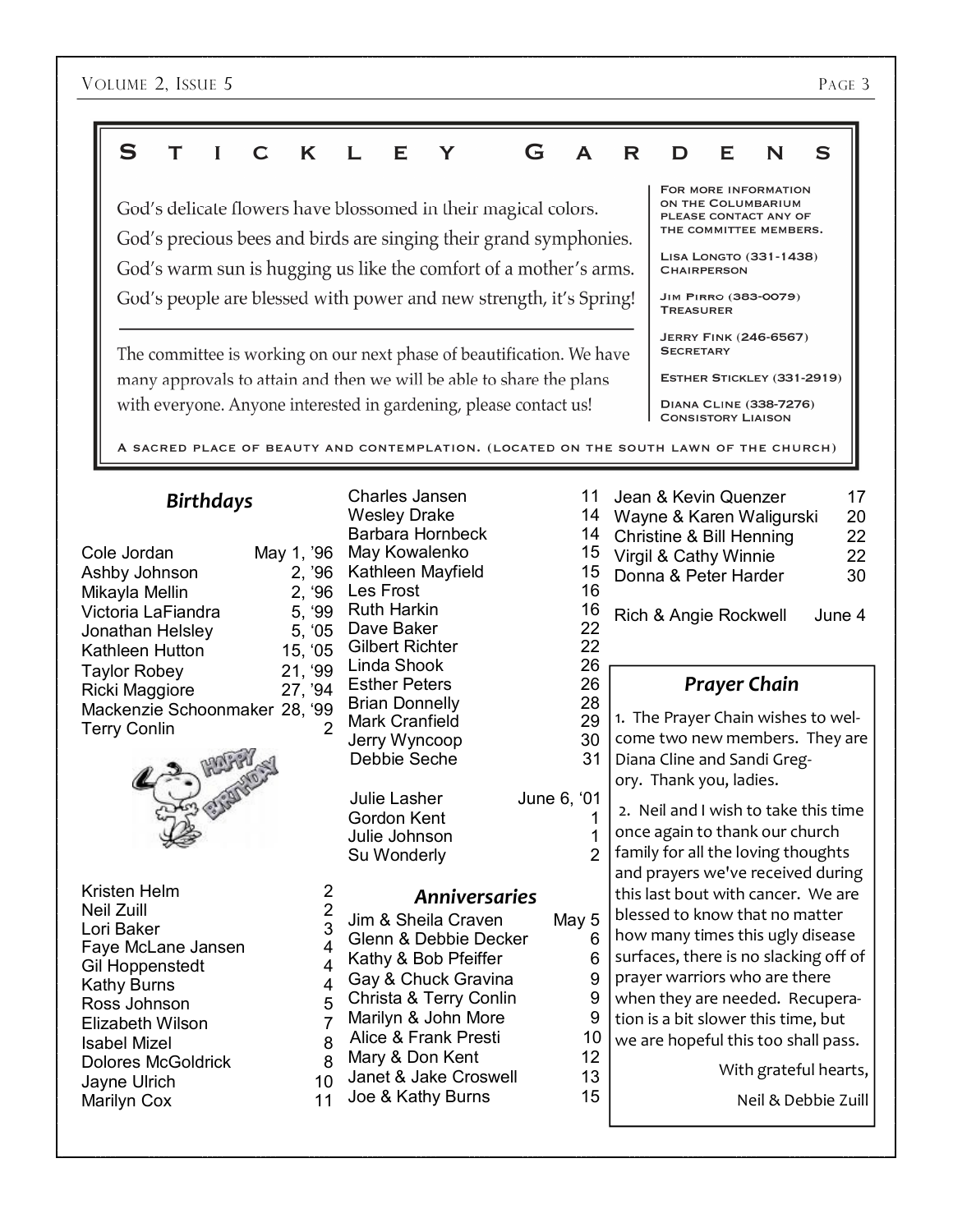# *Youth Group*

 We had a beautiful morning for our annual Easter Dawn Service and Breakfast. The play this year was entitled "Survivor of the Characters." The kids did a great job

leading the service. After the service we went into **Schadewald** Hall for breakfast. We thank Russ



Glass for helping us out in the kitchen. Also, a big thank you to everyone who came and supported us.

 Thank you to everyone who brought in peanut butter and jelly

## *Golf Tournament*

 Start warming up for our 4th Annual Hurley Reformed Church Golf Tournament which will be held at 3:30pm, Sunday, June 6th at Alapaha Golf Links on Sawkill Road.

 The tournament will be a 9-hold Scrambles format with prizes for the Longest Drive and the Closest to the Pin for men and women.

 There will be a \$35 charge which includes a \$20 entry fee and \$15 for a buffet at the Hurley Mountain Inn. If you need a cart, there will be a small charge. Anyone needing clubs, a bag or a pull cart, call Natalie at 338-5909.

 Sign up after church and come and enjoy an afternoon with friends of the Hurley Reformed Church.

> Natalie 338-5909 or Joyce 338-5253

for our challenge. Our collection for May/June will go to the Ronald McDonald house in Albany, NY. We will be collecting plastic food storage containers (Gladware or Ziploc) as well as aluminum foil and plastic wrap. Please put your donation in the bin in Schadewald Hall. We appreciate all of your support.

On June 19<sup>th</sup> we are taking a bus trip to Six Flags New England. The cost is \$38 per person for admission to the park and a buffet luncheon. The Youth Group has rented a coach bus. This trip is not limited to church members so please bring your friends. If you would prefer to drive yourself to the park, you may still purchase your ticket & buffet lunch through us. Space is

limited as please call Sandy Emrich at 687-4006 to reserve your spot. Hurry before the seats are all gone.

Any child in the  $5<sup>th</sup>$  grade or older is welcome to join the Youth Group at anytime. Please come to our next meeting and check us out.

Sandy & Katie Emrich, Lisa Longto Youth Group Leaders

*Youth Group Upcoming Events:*  5/22/10 Relay For Life 6/5/10 Car Wash @ Stage One Auto 6/19/10 Six Flags New England

# *Stone House Day*

 Stone House Day preparations are underway. Committee members have been diligently working on publicity and planning for some new attractions. Russ Glass will be cooking up some new dishes in the cafeteria, "Sojourner Truth" will be visiting, the 3rd Ulster Militia will be camping and colonial crafts people will be demonstrating. Also, there will be new activities for children. We are working on the list of Houses that will be open, more on that later.

 The big day this year is Saturday July 10. However, there is a need for volunteers to do some publicity work before the opening. If you can help, please contact Jennifer Macarille, Christa Conlin or Jim Craven. **1988** - Jim Craven, Chair

#### *Bermers*

 The daffodils and tulips are in bloom on the berm and I'm sure the weeds are not too far behind. We will be meeting the 1st and 3rd Tuesday of each month so come out and join us about 8:30am. We have had lots of compliments on our berm so let's keep them coming.

Many thanks to all of those who have helped us in the past.

 Our church sponsored berm is the 3rd one from the Hurley Overpass with an Eagle Scout bench by it. We could use your help - please join us on May 4th. Bring tools and gloves for weeding.

- Natalie Woodard